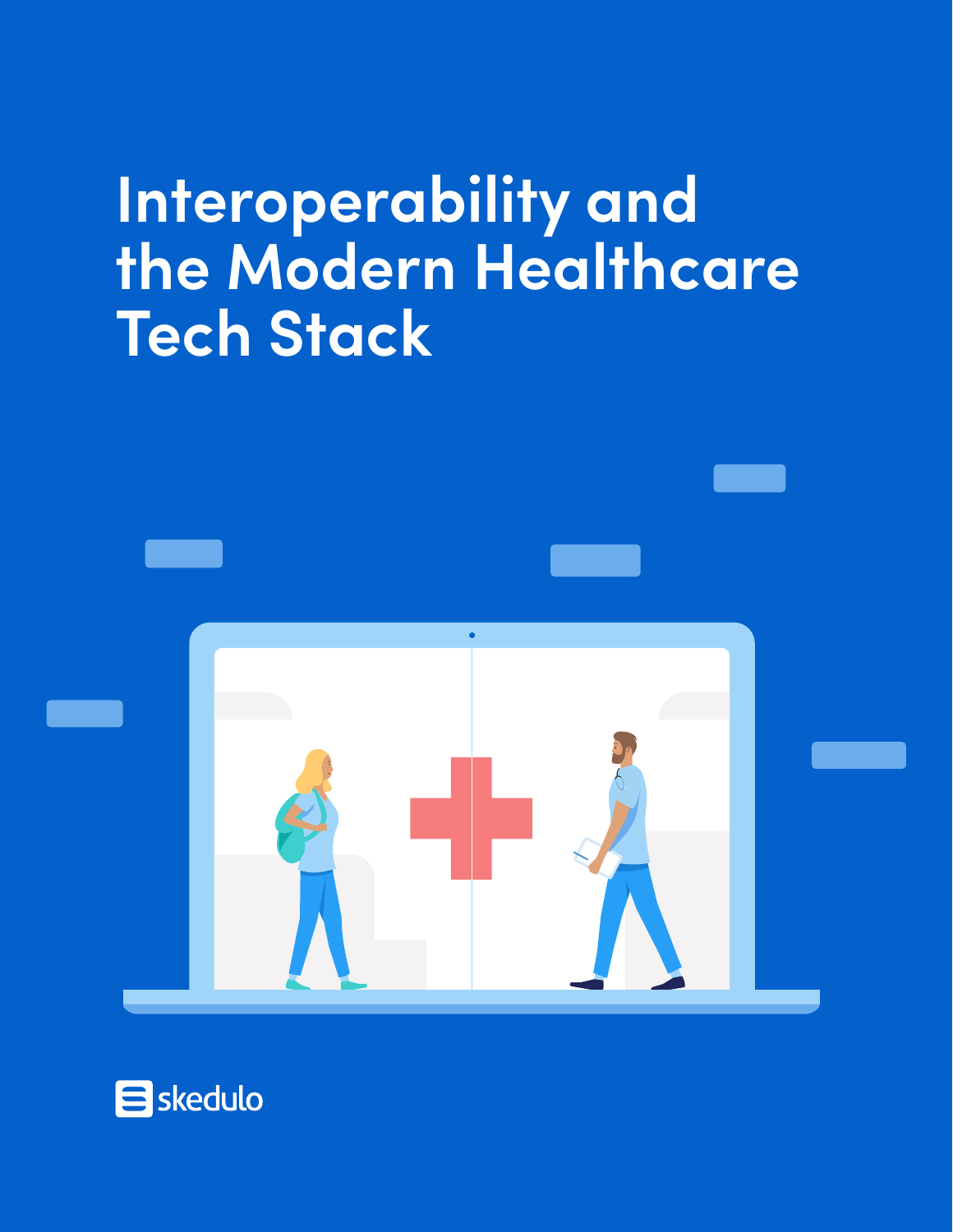## **Contents**

| Introduction                                     | 03 |
|--------------------------------------------------|----|
| What is Interoperability in Healthcare?          | 05 |
| The Healthcare Technology Stack                  | 07 |
| Types of Electronic Health Records (EHR) Systems | 11 |
| The Healthcare IoT Revolution                    | 12 |
| <b>How Skedulo Enables Interoperability</b>      | 13 |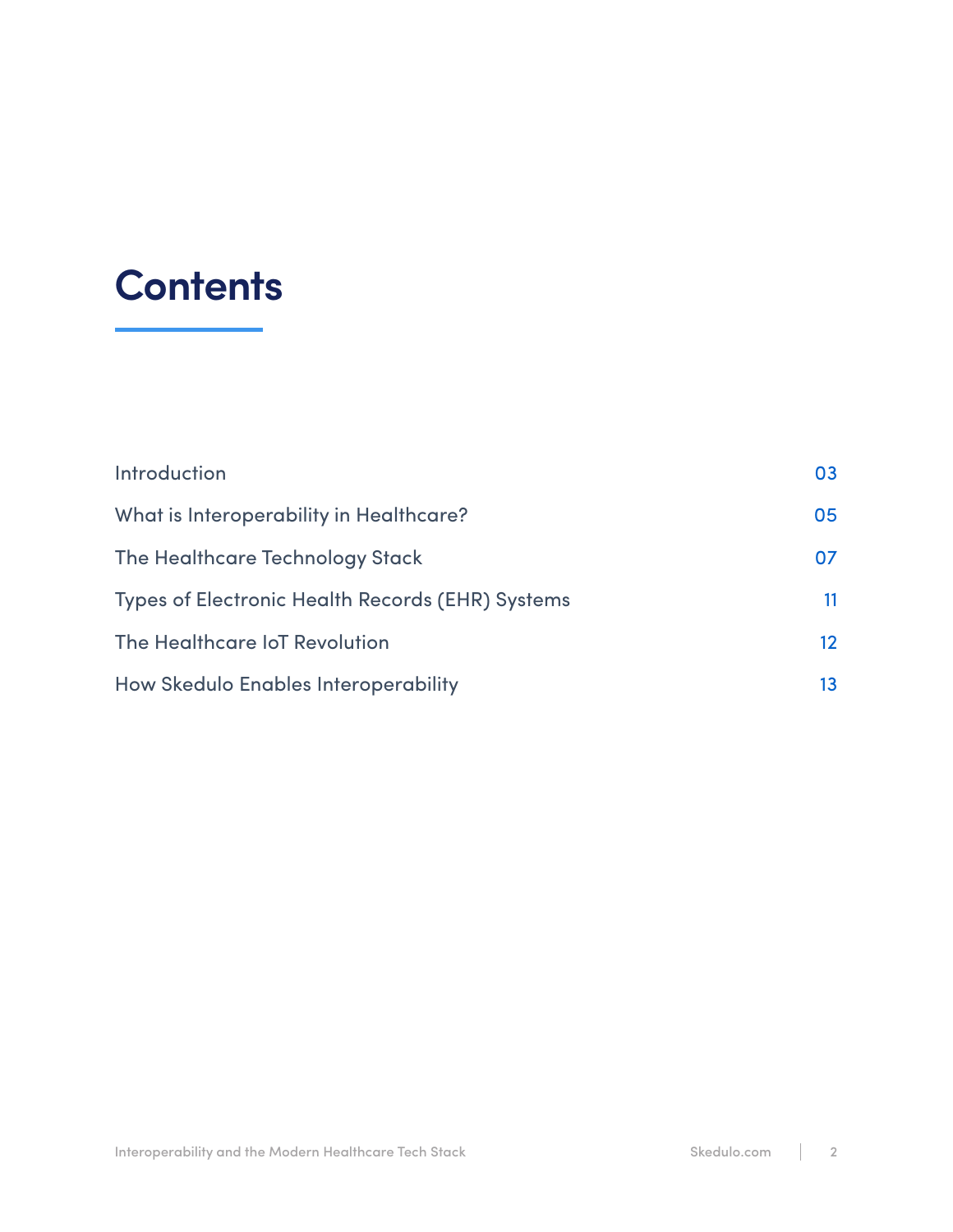## **Introduction**

New developments in healthcare technology have ushered in an IT revolution and introduced new approaches to practicing medicine. Telemedicine is an increasingly large part of healthcare, and doctor's office visits are being replaced by remote, on-the-go electronic monitoring devices that transmit real-time data to healthcare providers. By 2024, the global healthcare IT market is expected to reach [\\$382 billion.](https://www.variantmarketresearch.com/report-categories/medical-devices/healthcare-it-market)

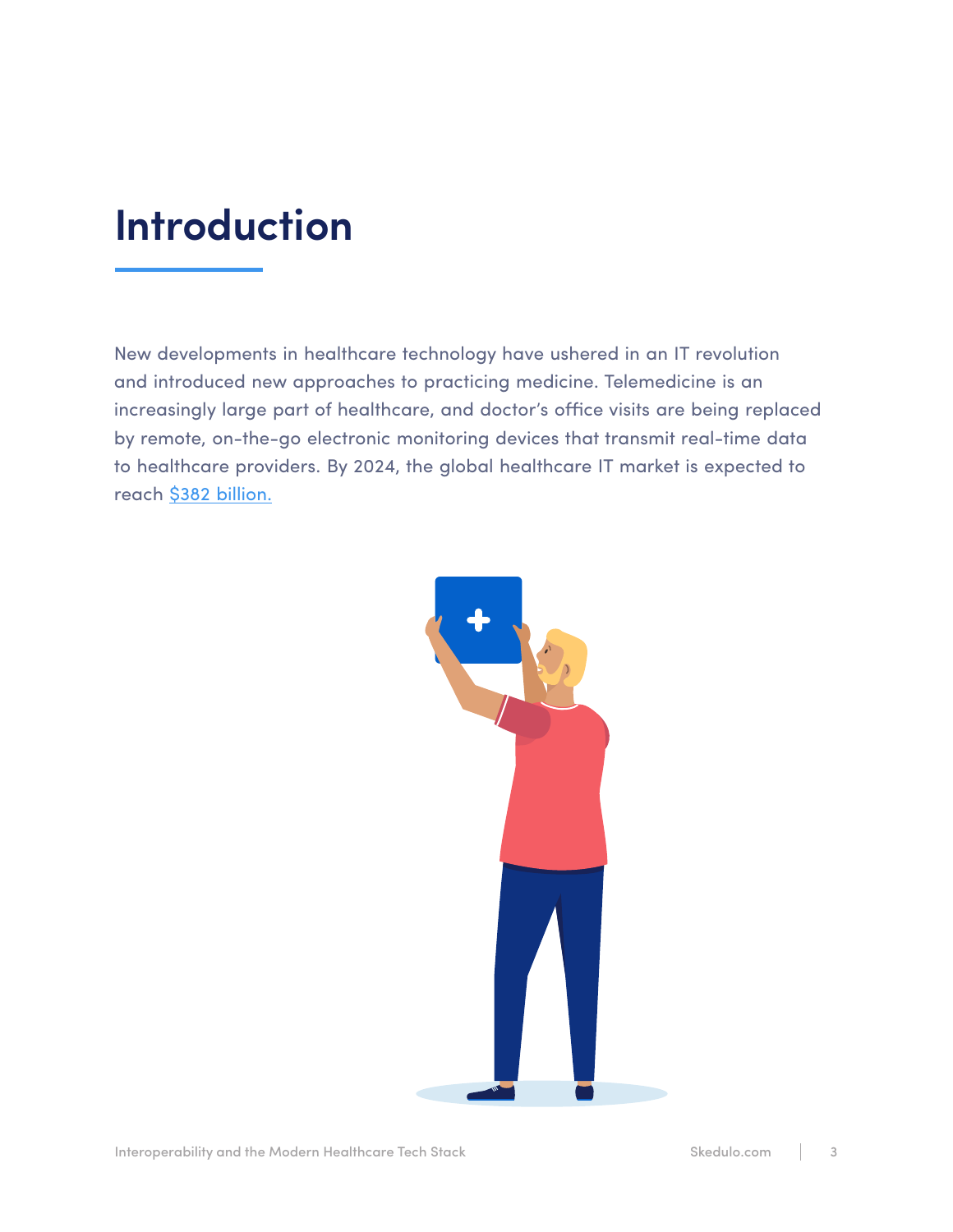The benefits of these new technologies include:

- Reduced treatment costs
- Elimination of unnecessary procedures
- Better patient outcomes
- Faster communication with physicians and nurses
- Earlier diagnosis of medical conditions
- Improved safety and efficiency of healthcare delivery
- Immediate, secure access to a patient's full medical history
- Easier identification of patient cohorts for clinical trials

In the United States, the Health Information Technology for Economic and Clinical Health [\(HITECH\)](https://searchhealthit.techtarget.com/definition/HITECH-Act) was signed into law in 2009. The objective is to promote the adoption of electronic health record (EHR) systems and the meaningful use of healthcare IT. By 2015, [86.9%](https://www.cdc.gov/nchs/fastats/electronic-medical-records.htm) of office-based physicians and four out of five nonfederal acute care hospitals had adopted some form of basic EHR.

The problem facing healthcare providers today is how to consolidate and access information in the EHR plus other sources to improve patient care.

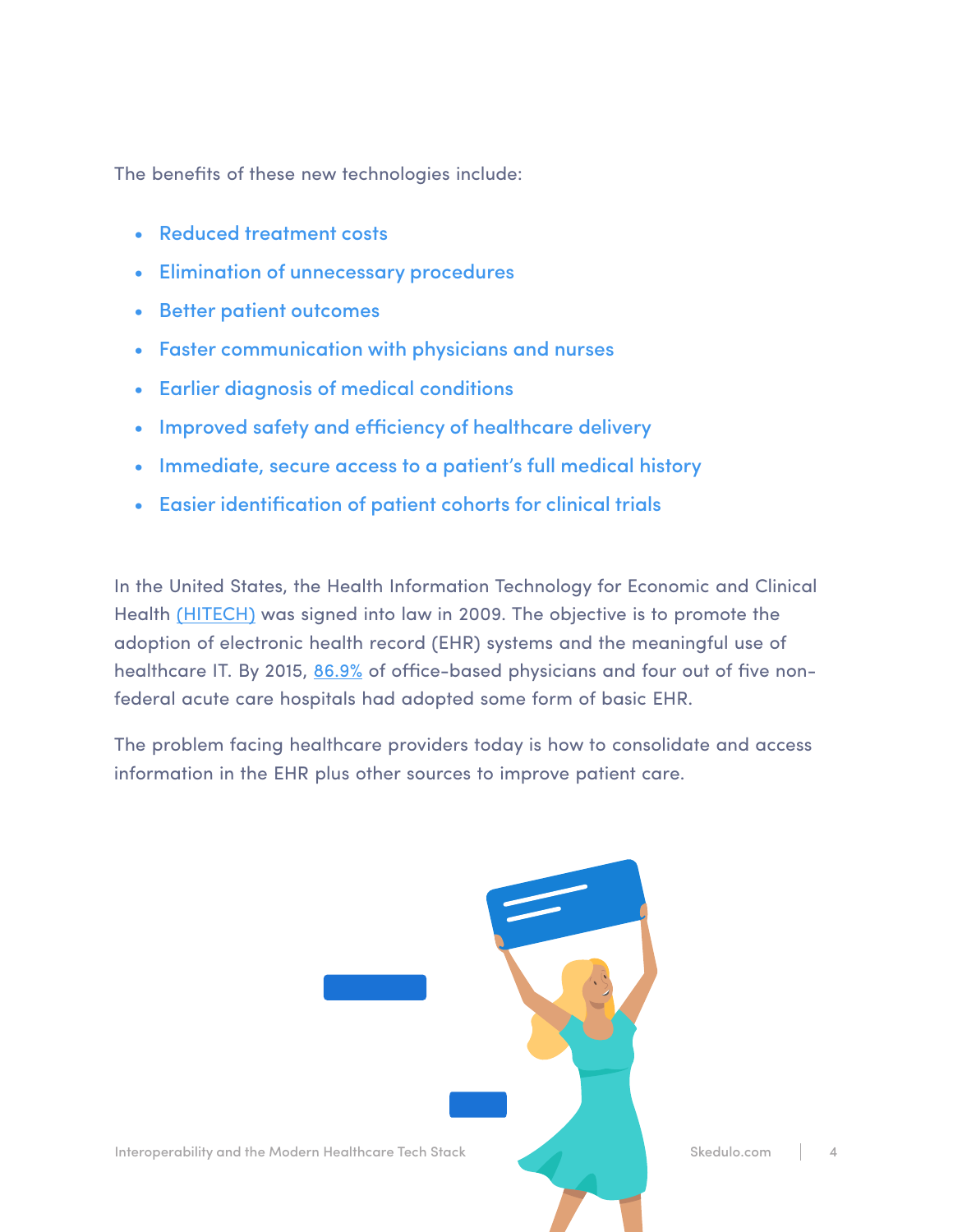## **What is interoperability in healthcare?**

Interoperability is when hardware and software from disparate systems communicate and exchange data without restrictions. It allows data from multiple health information networks to be shared and accessed by a clinician, lab, or hospital—regardless of the system or application being used—at any time for the purpose of providing the best care possible.

Interoperability occurs at three levels: functional, structural, and semantic.

#### **Functional level: 1**

The first step is when data is exchanged between various healthcare IT systems.

#### **2 Structural level:**

The second step occurs at the structural level, applying schema and standards to make sure all operational data remains constant from one system to another and can be interpreted at the data field level.

#### **3 Semantic level:**

The final step is when different IT healthcare networks exchange and interpret data, and are able to use the information that has been exchanged.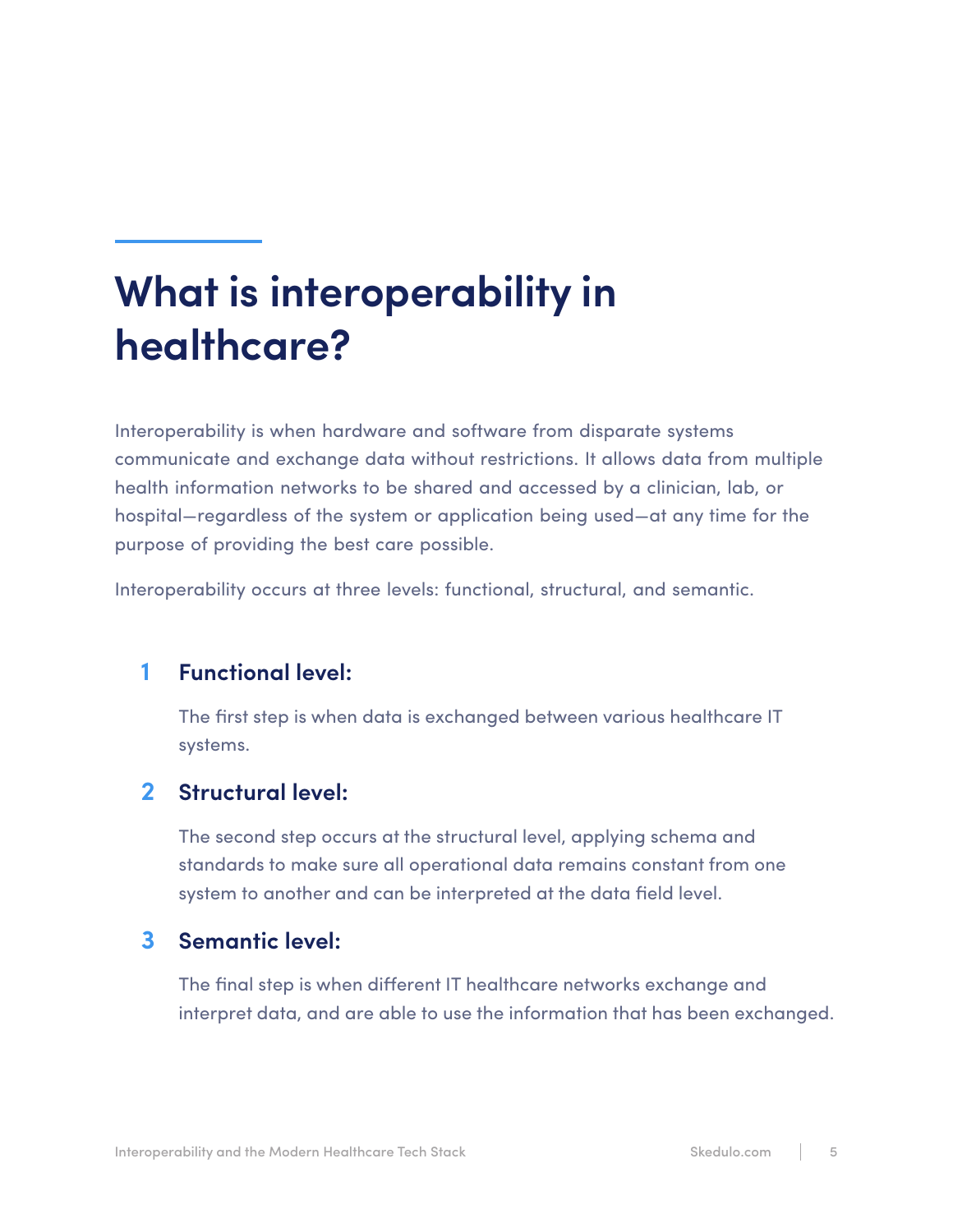A patient's health records and personal medical history are often strewn across various EHR systems in different medical facilities, which presents a number of problems for patients and providers. A patient may have received care for a number of years from one healthcare provider, then moved to a new location and became a patient of a new clinic or hospital. Or, someone may have a medical emergency while away from home, and the family member who is contacted cannot provide the extensive history needed in order to accurately diagnose and treat the condition.

Many challenges stem from patient data stored in different locations, but healthcare providers also face challenges getting their own internal systems to work together. If the records for the emergency room are stored in a different system and format than the records from the [home healthcare provider](https://www.skedulo.com/blog/fighting-productivity-pinch-5-secrets-leading-home-healthcare-organizations/), the data is still effectively in two disconnected systems that do not work together. Providers and administrators are stuck searching databases and running down patient records, wasting valuable time and decreasing the quality of patient care.

If all of the patient's medical records are located in connected, interoperable systems that can be easily accessed, the healthcare team can give the best, most efficient, and safest care possible at the right time.

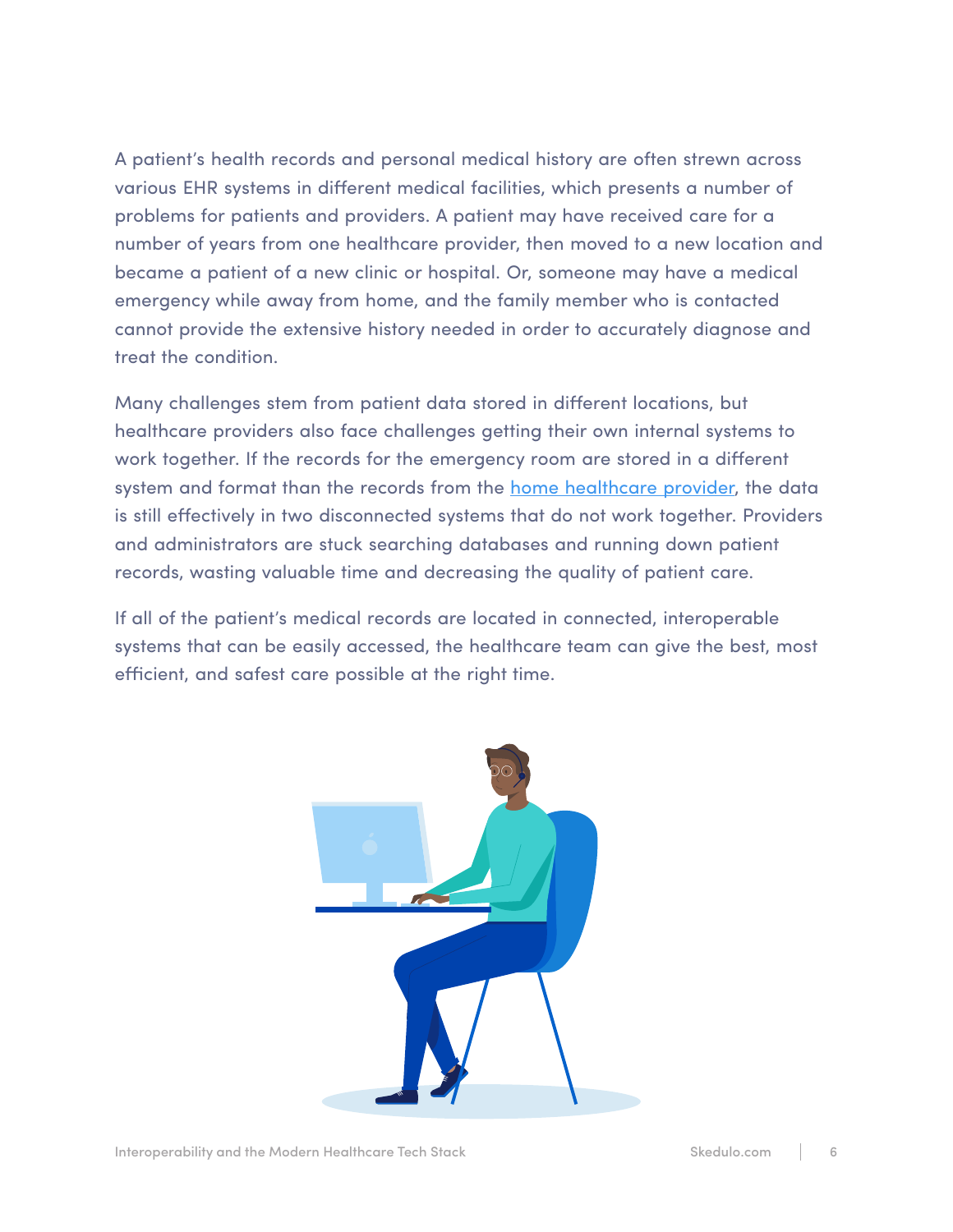## **The healthcare technology stack**

To understand interoperability and what its practical application in healthcare means, it is vital to have a clear picture of what technologies are supporting care delivery and how they work together. A "stack" is a group of technologies that are used together—or "stacked" on top of each other—to support a certain function. There are two types of technology stacks: client-side (front end) and server-side (back end).

#### **Client-side: 1**

Technology stack installed in a client machine, such as the laptops, tablets, and other devices a healthcare provider and supporting staff may use. Includes the operating system, supporting software, runtime environments, and support for various programming languages.

### **2 Server-side:**

Technology stack installed in a server. Includes all of the client technology stack plus database software and server software, i.e. web server, mail server, FTP server.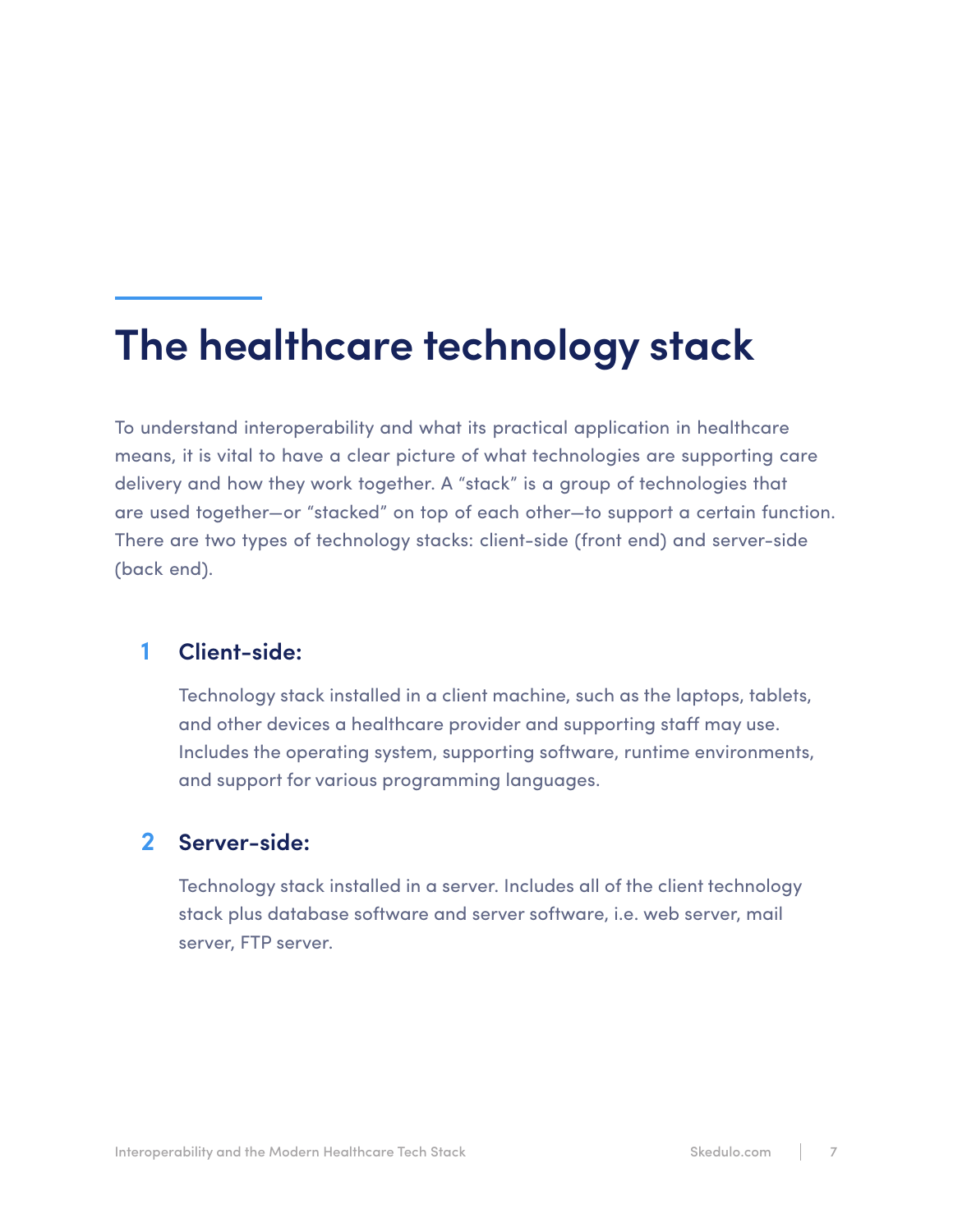A modern [healthcare tech stack](https://stackshare.io/stacks/health-care) typically contains the following components:

### **Programming Languages**

Programming languages give a specific set of instructions to a computer to produce different types of output. A computer program is a collection of these instructions that perform a clearly defined task when executed. There are more than 2,000 of these languages, yet only a few are commonly used. Computer programming [languages](http://www.codingdojo.com/blog/best-programming-languages-full-stack-web-developer/) that may be used in the development of a healthcare tech stack include: Java, Python, C#, C++, Scala, Objective-C, JavaScript, PHP, and HTML5.

### **Operating Systems**

An operating system is the software that controls the operation (memory and processes) of a computer and manages all of its software applications and hardware (central processing unit, memory, storage). The type of operating system affects the type of applications that can be run.

Operating systems that may be used in the development of a healthcare tech stack include: Windows, macOS, Linux, and mobile device operating systems like Apple iOS or Google Android.

### **Databases**

A database is a structured set of data contained in a computer. Databases can contain structured (highly organized with clearly defined data types), unstructured (unorganized data with undefined data types), or semi-structured data (a mix of both elements).

Examples of structured healthcare data are unique patient and provider identifiers and record structures linking dates and times of patient care. Unstructured healthcare data may consist of emails between the patient and provider, video chats, or data collected from a wearable medical device.

Databases that may be used in the development of a healthcare tech stack include: MySQL, Oracle, PostgreSQL, Memcached, and MongoDB.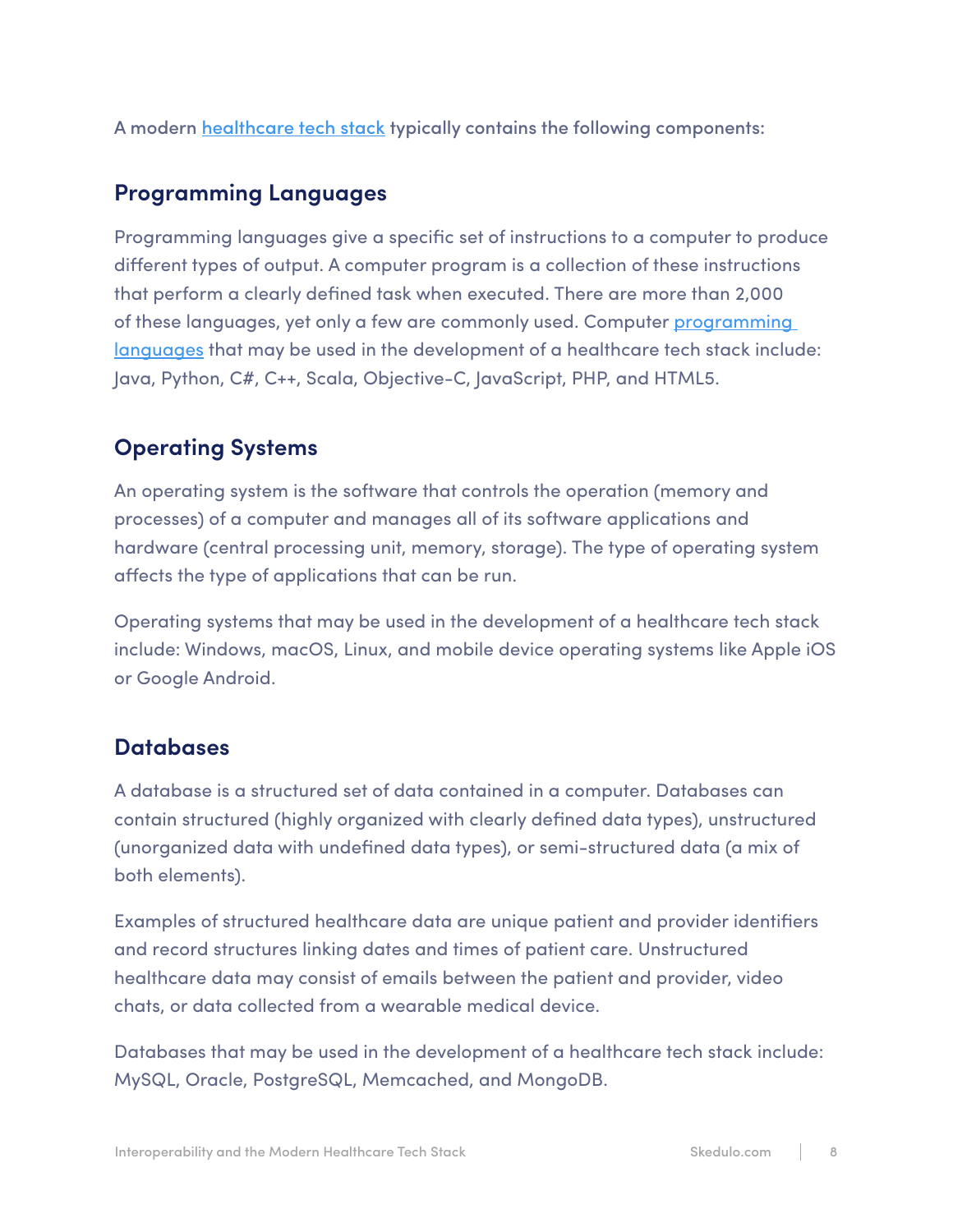### **Servers**

A server is a computer program that processes requests and serves as the gateway to other programs, either on the same computer or on another machine. Any application or system containing healthcare information must be **HIPAA compliant**, and that includes the server.

HIPAA, the Health Insurance Portability and Accountability Act of 1996, was created to protect health insurance coverage for persons who lose or change jobs, prohibit group plans from denying coverage for pre-existing conditions, develop national standards for electronic processing of healthcare transactions, and secure access to digital health data.

Servers that may be used in the development of a healthcare tech stack include: Apache server and NGINX.

### **Web Frameworks**

Web frameworks are tools and resources that provide common patterns for building reliable, scalable web applications, services, and websites. They contain a library of pre-existing code that makes software development faster and easier.

Web frameworks that may be used in the development of a healthcare tech stack include: Bootstrap, Android SDK, Rails, Symfony, Node.js, and Spring.

Other components that may be integrated into a healthcare technology stack are:

- DevOps tools such as GitHub, Jenkins, Selenium, Rollbar, or Bitbucket
- Business tools such as Slack, G Suite, or Desk.com
- Utilities such as Google Analytics, Stripe, or Elasticsearch
- Big Data tools such as Apache Spark
- Cloud storage and hosting providers such as Amazon S3, Amazon EC2, or DigitalOcean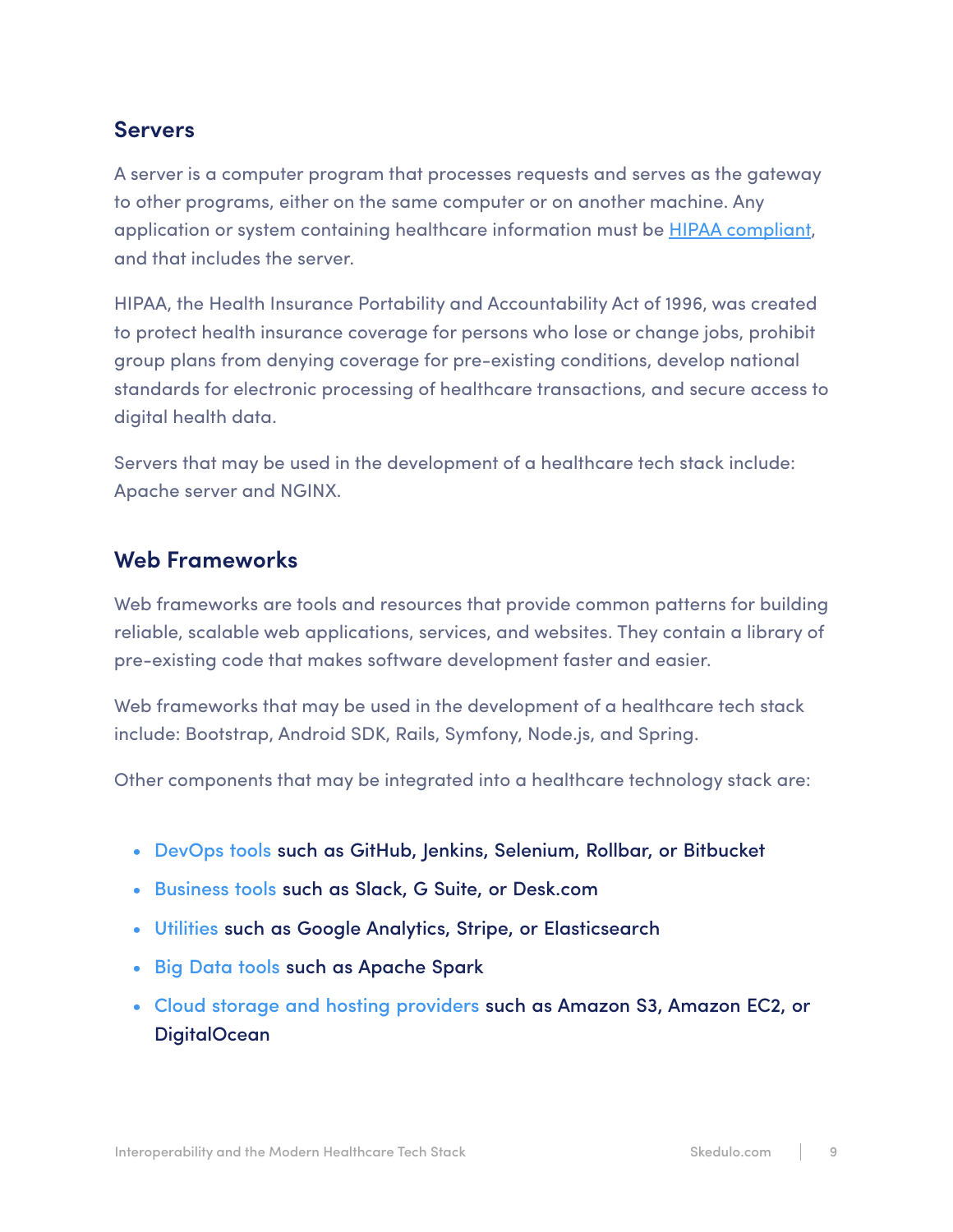There's no "one size fits all" tech stack for healthcare organizations. Depending on legacy systems and how other related systems are configured, healthcare providers can choose from hundreds of software and hardware combinations to build the right stack. One provider may use Javascript, jQuery, Amazon S3, and Heroku to power a Windows-based system, while another provider just down the street uses Python, MySQL, Amazon EC2, and Elasticsearch for a Linux-based system.

Each tool—whether it's hardware, software, SaaS, or something else—has its own advantages and disadvantages. But at the end of the day, the system and the framework are only as valuable as the data that flows through it. No matter how the system is built, if different programs and EHR systems built on the system cannot communicate with each other, providers and patients feel the strain. When the system is interoperable, providers can give the HIPAA-compliant, rolebased access to patient data that keeps patient information secure while moving care forward.

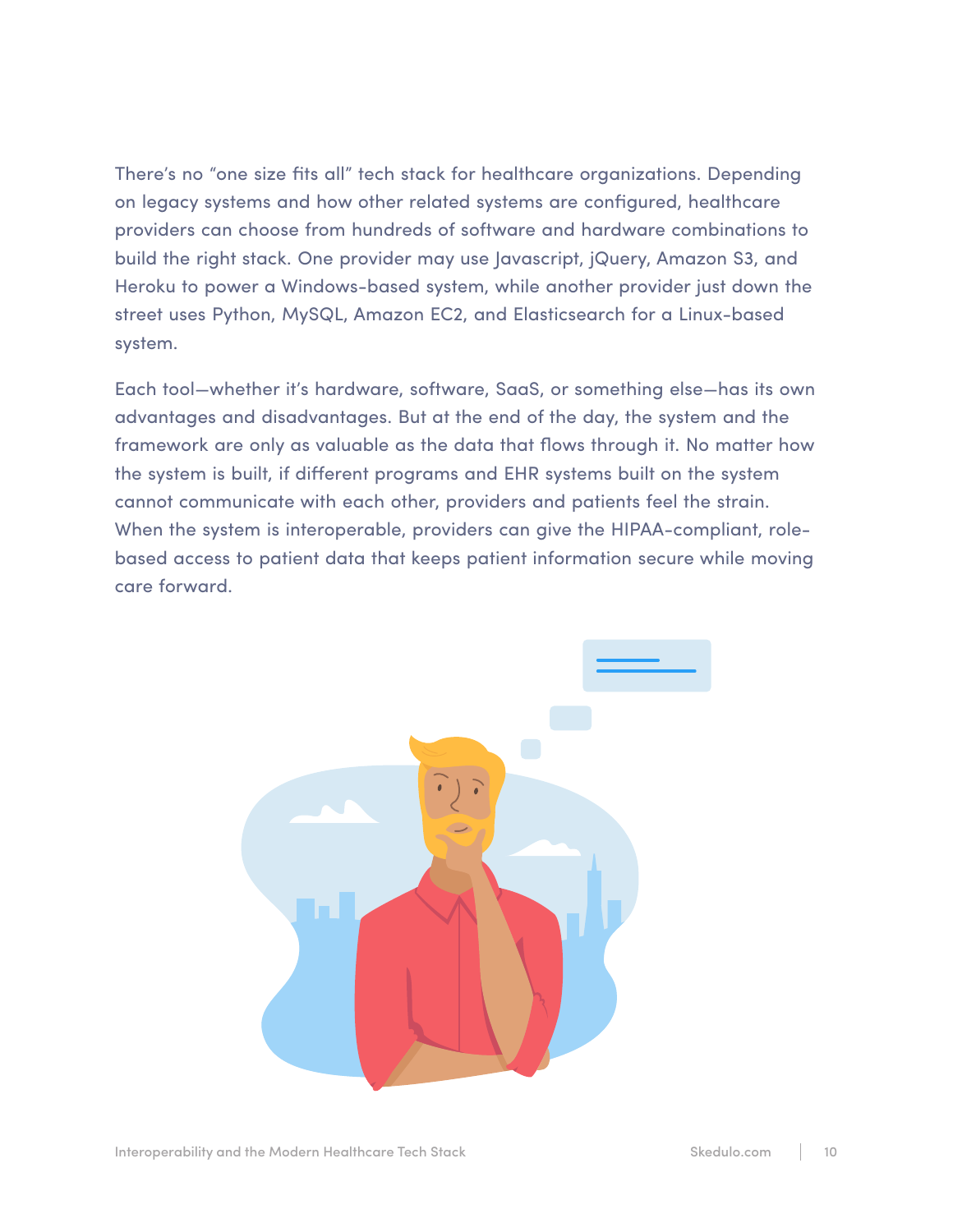## **Types of electronic health records systems (EHR)**

There are two general categories EHR systems fit into: physician-hosted or remotehosted. The host refers to the physical location of the servers that store the data. A system may be setup on-premise, where the EHR is located on the physician's servers, or off-premise, where it is hosted through a third-party service provider and accessed remotely.

Regardless of where the EHR system is located, interoperability with other EHR systems and real-time access to a patient's full medical history is becoming increasingly important in order to provide comprehensive services as needed, from any location.

There are three types of remote-hosted, third-party EHR systems:

### **1 Subsidized system:**

EHR is paid for by a hospital or other entity.

#### **Dedicated host system: 2**

Data is stored on the EHR vendor servers.

#### **Cloud system: 3**

Data is stored in the cloud and accessed remotely.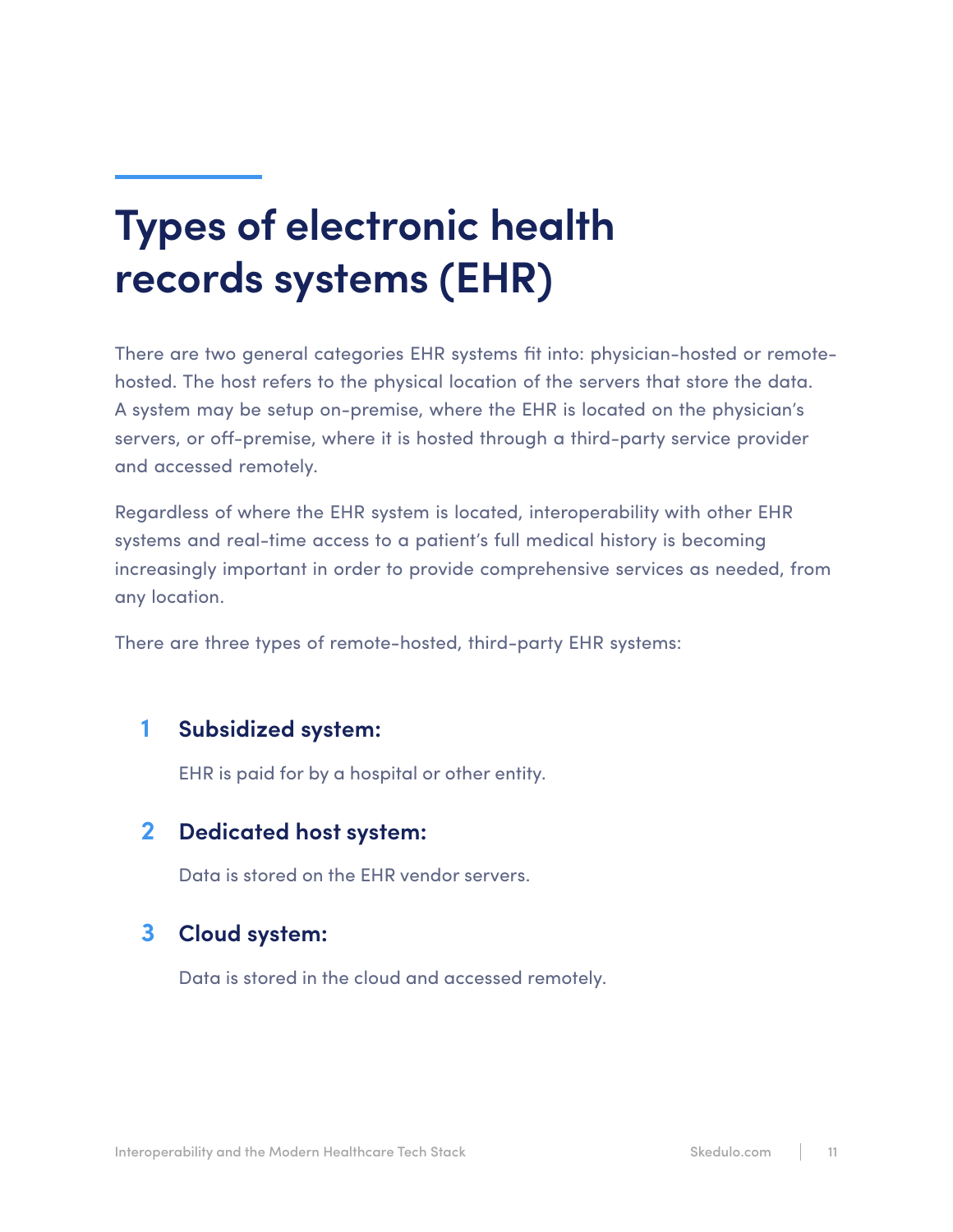## **The healthcare IoT revolution**

The term IoT—"Internet of Things"—refers to connected digital devices, objects, and machines that can transfer data over a network independent of human or computer assistance. Each digital thing is assigned a unique identifier and can communicate with each other across different types of public or private networks.

IoT technology is revolutionizing healthcare and how services are rendered. Information collected through a remote medical device or sensor on a wearable device, for example, can transmit critical measurements like vital signs, blood oxygen level, and more over the Internet in real-time to a practitioner located miles away.

Other examples of IoT applications used to provide better health services are:

- Summarized reports of a patient's condition that help identify key areas for a physician to review
- Predictive insights into treatment outcomes by analyzing previous diagnoses and response to treatments over the lifespan of the patient
- Knowledge transfer between different care providers of interpretations of health conditions, diagnoses, and potential causes

In the near future, interoperability of healthcare systems may be achieved using [unique patient identifiers](https://catalyst.nejm.org/time-unique-patient-identifiers-us/) to access health records through a [national health](https://www.ssmhealth.com/newsroom/2017/11/mu-health-care,-ssm-health-connect-medical-records)  [exchange](https://www.ssmhealth.com/newsroom/2017/11/mu-health-care,-ssm-health-connect-medical-records). The exchange will facilitate transfer of the records to the health care provider, regardless of what EHR houses the data.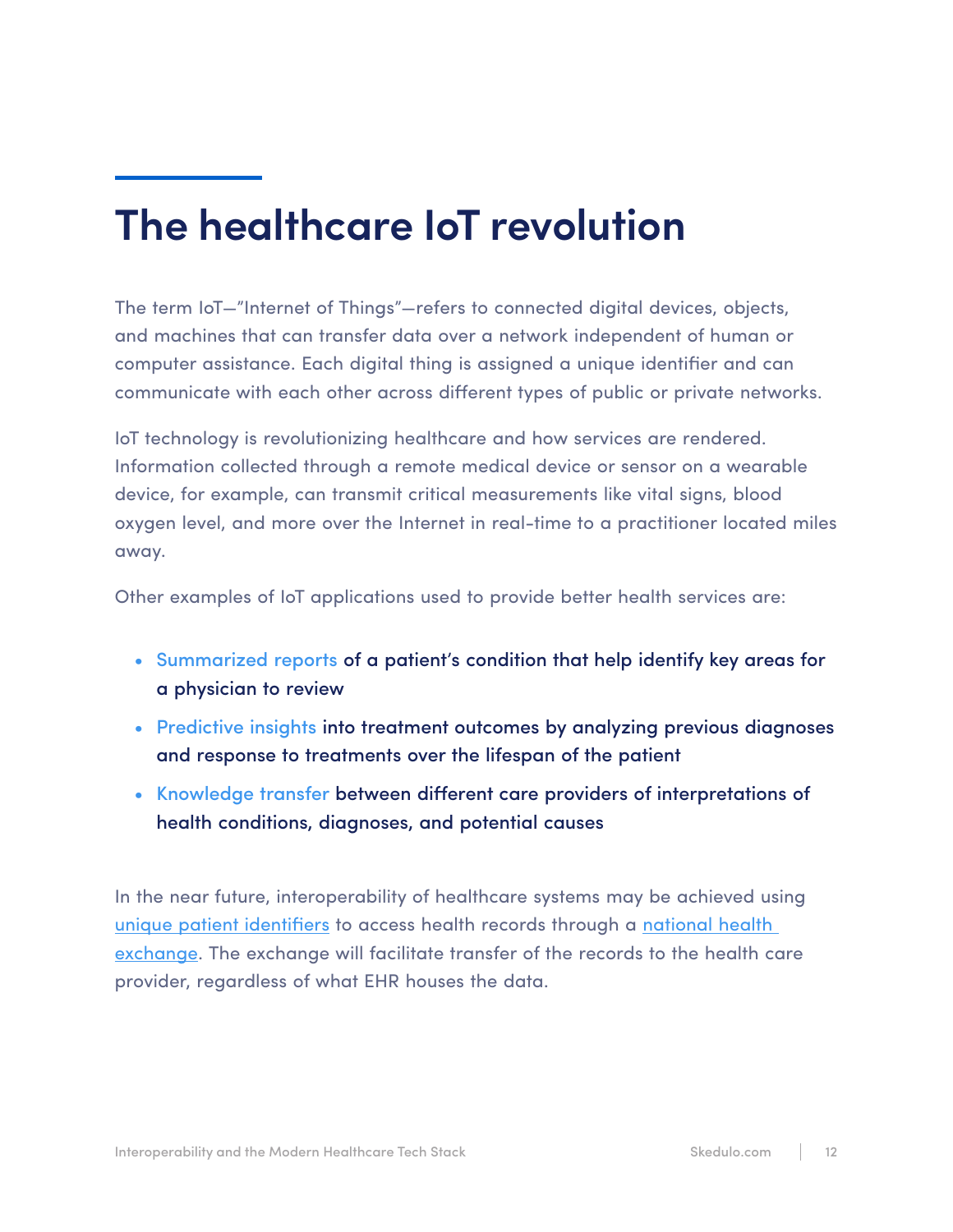## **How Skedulo enables interoperability**

Achieving interoperability in the healthcare tech stack starts with the consolidation of data from EHRs across different private and public networks. When you incorporate [mobile workforce management software](https://www.skedulo.com/mobile-workforce-management-best-practices/) as a connected system within your tech stack, you can give your mobile healthcare providers the data they need to provide excellent patient care, and you can make informed decisions about employee scheduling and resource allocation.

Skedulo's **[HIPAA-compliant scheduling platform](https://www.skedulo.com/industries/healthcare-scheduling/)** can connect with leading EHR systems of record. With the [Lens API](https://www.skedulo.com/integrations/lens-api/), you can easily integrate Skedulo into your system of record so data flows quickly across users and systems, leveraging your secure, centralized data for better workforce management.

To learn more about our mobile workforce management platform and how it can fit into your existing tech stack, [schedule a free demo today!](https://www.skedulo.com/request-a-demo/)

Skedulo intelligently schedules, dispatches, and tracks your mobile workforce, connecting the office and field in real-time. Traditional field service solutions lack the power and flexibility to fit the new ways people and businesses operate. Skedulo is the mobile workforce management solution built for the future of work.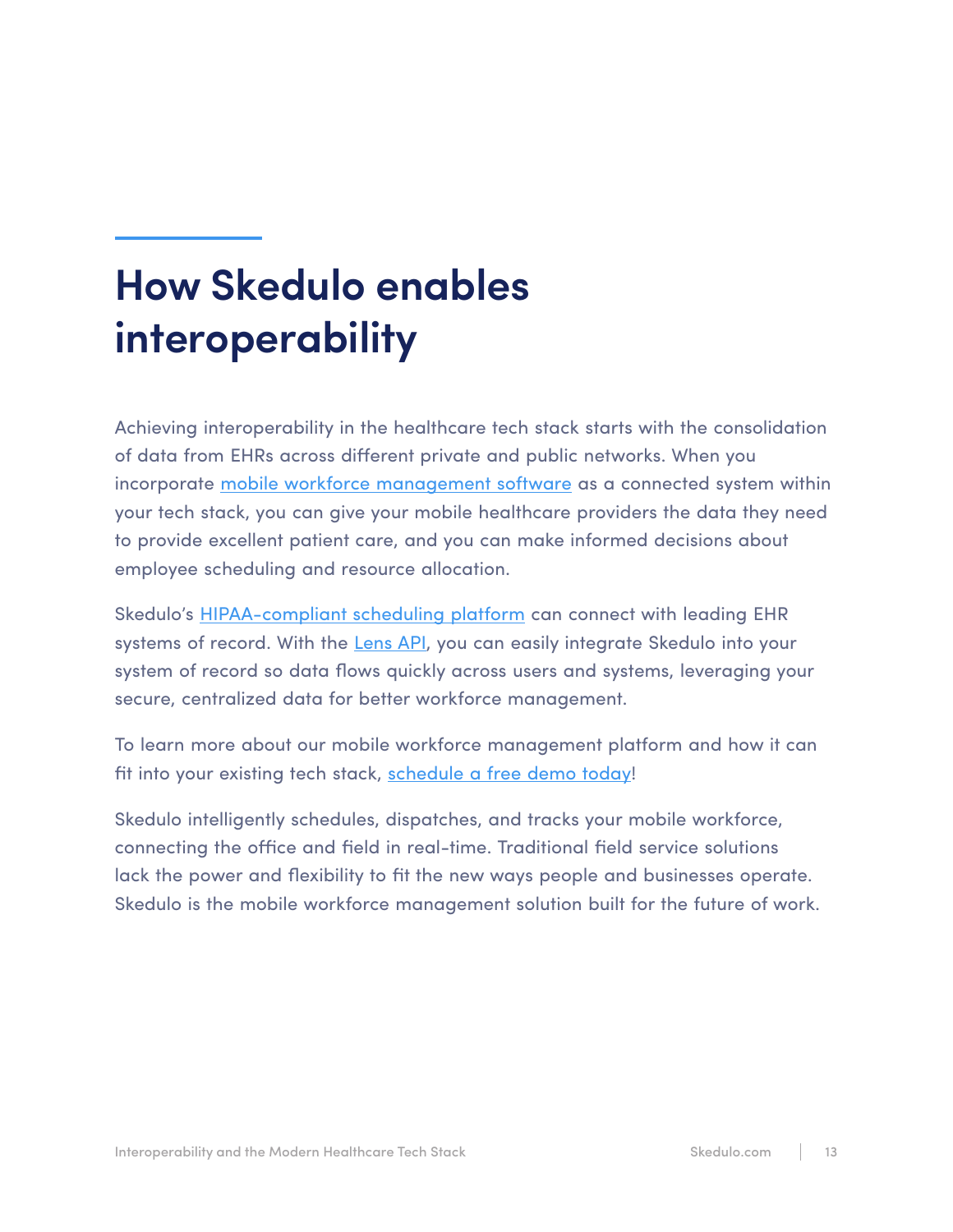- For operations and schedulers, Skedulo simplifies matching the needs of complex jobs, worker skills, and customer preferences to create optimal service schedules.
- For teams in the field, Skedulo's mobile app makes delivering a first-class customer experience easier.
- Back office teams—like payroll, invoicing and HR—get the data they need fast while executives get insight to make better business decisions.
- Skedulo's customers win with faster, easier scheduling, reduced costs in the field, improved productivity, plus happier customers and employees.

With Skedulo, your scheduling and operations teams have all the data and functionality they need to effectively manage, schedule, dispatch, and communicate with your mobile workers in one place.

- Manage employees and contractors on one platform
- Maintain your workers' dynamic attributes and skills
- Simplify scheduling to find the right person efficiently
- Automate and optimize against your KPIs
- Optimize travel so workers spend more time with patients
- Provide customized guidance to execute flawless patient care
- Collect and sync critical patient data, even offline
- Communicate in real time

[Contact Skedulo](https://www.skedulo.com/contact-us/) to learn more.